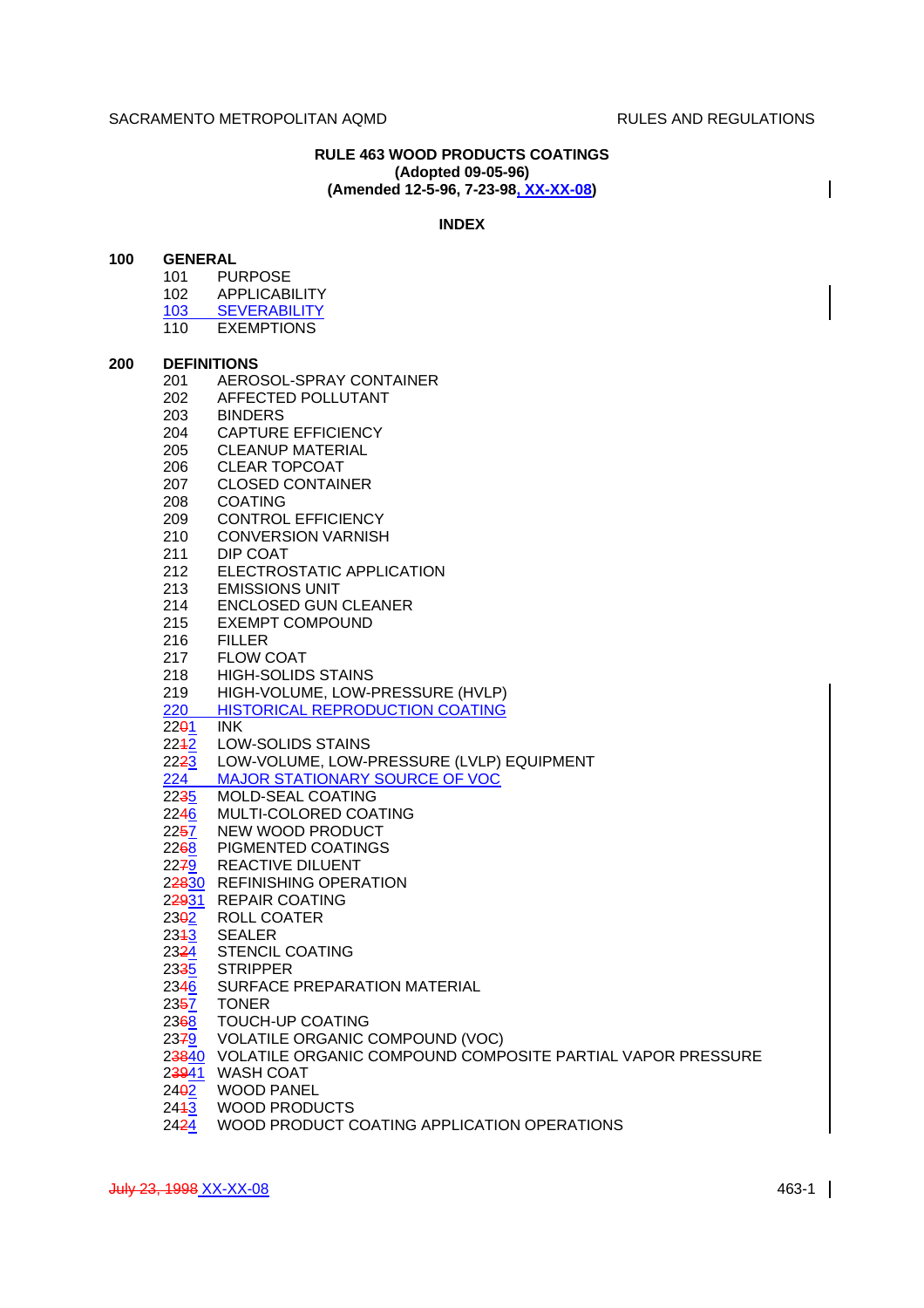# **300 STANDARDS**

- 301 APPLICATION EQUIPMENT REQUIREMENTS
- 302 VOC CONTENT OF COATINGS FOR NEW WOOD PRODUCTS
- 303 VOC CONTENT OF COATINGS FOR REFINISHING, REPAIRING, PRESERVING, OR RESTORING WOOD PRODUCTS
- 304 VOC CONTENT FOR STRIPPERS
- 305 EMISSION CONTROL EQUIPMENT
- 306 EMISSIONS AVERAGING PROVISIONS
- 307 EMISSIONS AVERAGING PLAN
- 308 REQUIREMENTS FOR SURFACE PREPARATION AND CLEANUP MATERIALS

# **400 ADMINISTRATIVE REQUIREMENTS**

- 401 LABELING REQUIREMENTS: VOC CONTENT
- 402 CALCULATION FOR DETERMINING VOLATILE ORGANIC COMPOUND COMPOSITE PARTIAL VAPOR PRESSURE
- 403 CALCULATION FOR DETERMINING WEIGHT OF VOC PER VOLUME OF COATING, LESS WATER AND LESS EXEMPT COMPOUNDS
- 404 CALCULATION FOR DETERMINATION OF VOC CONTENT PER VOLUME OF MATERIAL
- 405 CALCULATION FOR DETERMINATION OF POUNDS OF VOC PER POUND OF SOLIDS
- 406 OPERATION AND MAINTENANCE PLAN
- 407 FEASIBILITY AND TECHNOLOGY ASSESSMENT

# **500 MONITORING AND RECORDS**

 $\mathsf{l}$ 

- 501 USAGE RECORDS
- 502 DURATION OF RECORDS
- 503 TEST METHODS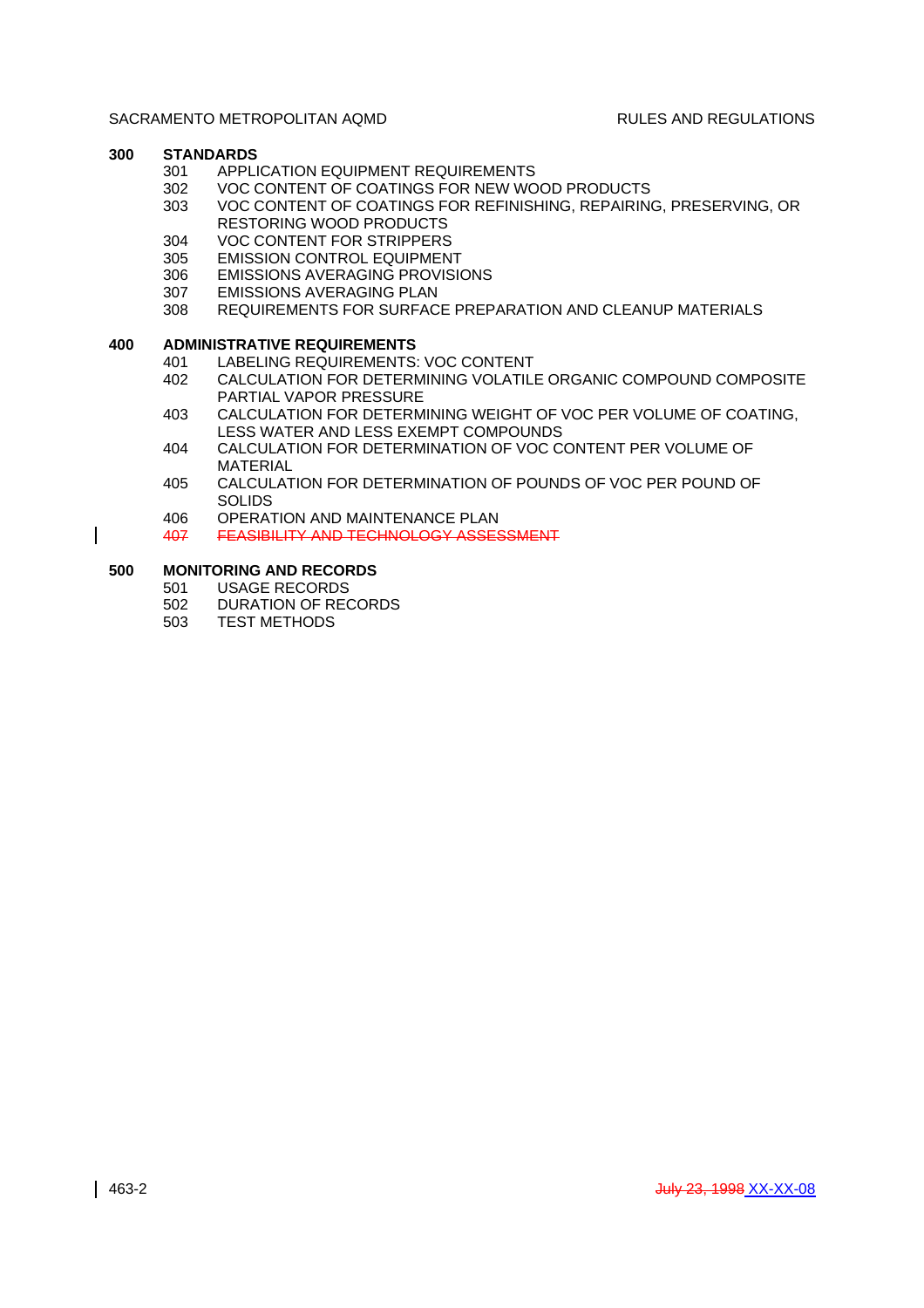#### **100 GENERAL**

- 101 **PURPOSE:** To establish limits on the emission of volatile organic compounds (VOC) from coatings and strippers used on wood products, and from products used in surface preparation and cleanup.
- 102 **APPLICABILITY:** This rule applies to any person who uses, manufactures, blends, sells, repackages, distributes, or specifies the use of wood products coatings, and/or strippers for use within the District. The requirements of Rule 441 - ORGANIC SOLVENTS shall not apply to operation subject to this rule.
- 103 **SEVERABILITY:** If any section, subsection, sentence, clause, phrase, or portion of this rule is, for any reason, held invalid, unconstitutional, or unenforceable by any court of competent jurisdiction, such portion shall be deemed as a separate, distinct, and independent provision, and such holding shall not affect the validity of the remaining portions thereof.

## 110 **EXEMPTIONS:**

- 110.1 Sources using less than 55 gallons per year, (singly or in any combination) of wood products coatings and/or strippers, are exempt from all provisions of this rule with the exception of Section 501 - USAGE RECORDS.
- 110.2 Wood products coatings that are sold in non-refillable aerosol-spray containers.
- 110.3 Coating operations for the purpose of manufacturing a finished wood panel intended for attachment to the inside walls of buildings, including, but not limited to, homes and office buildings, mobile homes, trailers, prefabricated buildings and similar structures; or a finished exterior wood siding intended for use in construction.
- 110.4 Coating of architectural components or structures, not coated in a shop environment, which are regulated by Rule 442 - Architectural Coatings. 110.5 Stencil coatings when used to comply with U.S. Military Specifications.

#### **200 DEFINITIONS**

- 201 **AEROSOL-SPRAY CONTAINER:** Any hand-held, pressurized, non-refillable container of 1 liter (1.1 quarts) or less, where the contents are released when a valve on the container is depressed.
- 202 **AFFECTED POLLUTANT:** Volatile organic compounds (VOC), as defined in Section 2379.
- 203 **BINDERS:** Non-volatile polymeric organic materials (resins) which form the surface film in coating applications.
- 204 **CAPTURE EFFICIENCY:** Expressed in percent, capture efficiency is the ratio of the weight

of the VOC in the effluent stream entering a control device to the weight of the VOC emitted from wood product coating operations, both measured simultaneously, and can be calculated by the following equation:

$$
Capture Efficiency = \frac{W_c}{W_e} \times 100
$$

Where:  $W_c$  = Weight of VOC entering the control device  $W_e$  = Weight of VOC emitted

205 **CLEANUP MATERIAL:** A VOC-containing material used to clean application equipment

July 23, 1998 XX-XX-08 463-3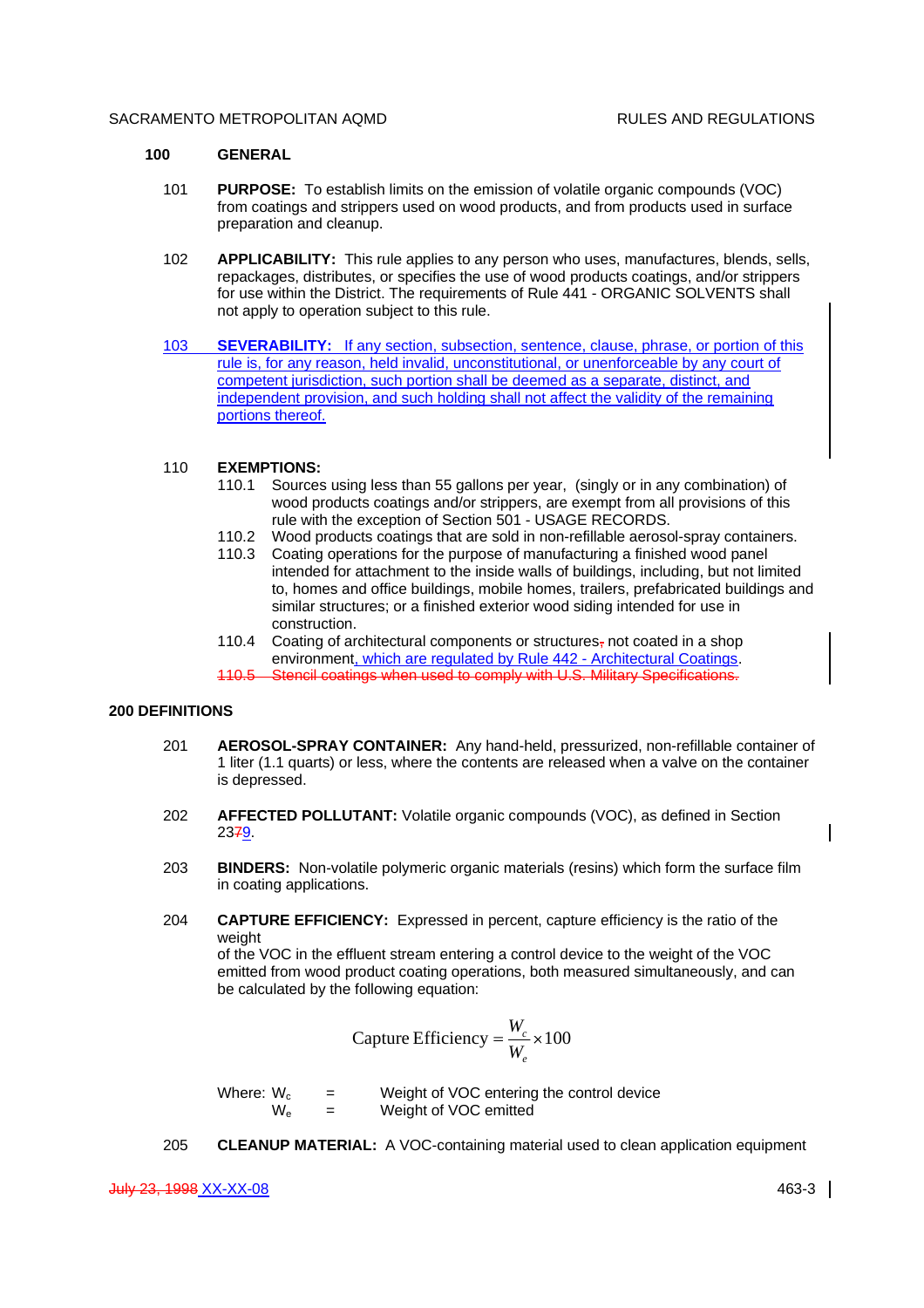used in wood products coating operations.

- 206 **CLEAR TOPCOAT:** A final coating which contains binders, but not opaque pigments, and is specifically formulated to form a transparent or translucent solid protective film.
- 207 **CLOSED CONTAINER:** A container which has a cover where the cover meets with the main body of the container without any gaps between the cover and the main body of the container.
- 208 **COATING:** A material which is applied to a surface and which forms a film in order to beautify and/or protect such surface. "Coating" includes, but is not limited to, materials such as topcoats, stains, sealers, fillers, conversion varnish, pigmented coating, multicolored coating, moldseal coating, washcoat, and toner.
- 209 **CONTROL EFFICIENCY:** Expressed in percent, control efficiency is the ratio of the weight of the VOC removed by the control device from the effluent stream entering the control device to the weight of VOC in the effluent stream entering the control device, both measured simultaneously. Control efficiency is calculated by the following equation:

Control Efficiency 
$$
=\frac{(W_c - W_a)}{W_c} \times 100
$$

Where:  $W_c$  = Weight of VOC entering the control device<br>  $W_a$  = Weight of VOC discharged from the control Weight of VOC discharged from the control device

- 210 **CONVERSION VARNISH:** A coating comprised of a homogeneous (alkyd-amino resin) liquid which, when acid catalyzed and applied, hardens upon exposure to air or heat, by evaporation and polymerization, to form a continuous film that imparts protective or decorative properties to wood surfaces. When used as a self-sealing combined sealer/topcoat system, conversion varnish shall not be subject to the VOC limit for sealers, on and after 7-1-2005, as specified in section 302.
- 211 **DIP COAT:** A coating which is applied by dipping an object into a vat of coating material and allowing any excess coating material to drain off.
- 212 **ELECTROSTATIC APPLICATION:** The electrical charging of atomized coating droplets for deposition by electrostatic attraction.
- 213 **EMISSIONS UNIT:** An identifiable operation or piece of process equipment such as an article, machine, or other contrivance which controls, emits, may emit, or results in the emissions of any affected pollutant directly or as fugitive emissions.

#### 214 **ENCLOSED GUN CLEANER:**

- 214.1 A device that is used for the cleaning of spray guns, pots and hoses, that has an enclosed solvent container, is not open to the ambient air when in use, and has a mechanism to force the cleanup material through the gun while the cleaner is in operation; or
- 214.2 A device that is used for the cleaning of spray guns, pots and hoses, that has an enclosed solvent container, uses non-atomized solvent flow to flush the spray equipment and collects and returns the discharged solvent to the enclosed container.
- 215 **EXEMPT COMPOUND:** For the purposes of this rule, "exempt compound" has the same meaning as in Rule 101-GENERAL PROVISIONS AND DEFINITIONS
- 216 **FILLER:** A preparation used to fill in cracks, grains, etc., of wood before applying a coating.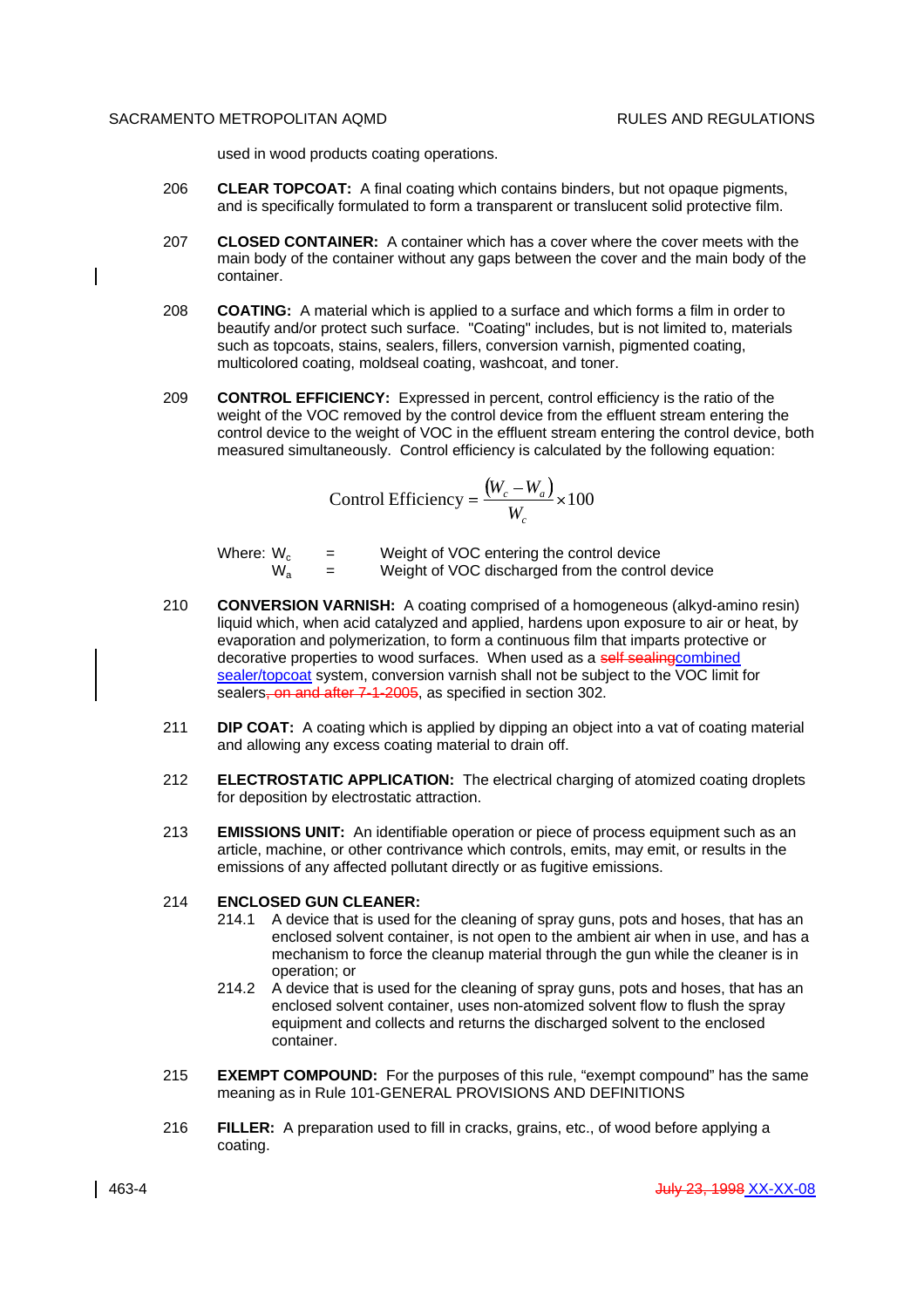- 217 **FLOW COAT:** A coating which is applied by flowing a stream of coating over an object and allowing any excess coating material to drain off.
- 218 **HIGH-SOLIDS STAIN:** Stains containing more than 454 grams (1 pound) of solids per 3.785 liters (1 gallon), by weight, and can include wiping stains, glazes, and opaque stains.
- 219 **HIGH-VOLUME, LOW-PRESSURE (HVLP):** Equipment used to apply coatings by means of a gun which is designed to be operated and which is operated between 0.1 and 10 psig air pressure measured dynamically at the center of the air cap and at the air horns.
- 220 **HISTORICAL REPRODUCTION COATING:** A coating applied to an antique wood product produced in the nineteenth century or earlier, for the purpose of restoring the product to a historically accurate finish.
- 2201 **INK:** A fluid that contains dyes and/or colorants and is used to make markings, but not to protect surfaces.
- 2212 **LOW-SOLIDS STAINS:** Stains containing 454 grams (1 pound) or less of solids per 3.785 liters (1 gallon) or less, by weight.
- 2223 **LOW-VOLUME, LOW-PRESSURE (LVLP) EQUIPMENT:** Spray coating application equipment with air pressure between 0.1 and 10.0 pounds per square inch gauge (psig) and air volume less than 15.5 cfm per spray gun and which operates at a maximum fluid delivery pressure of 50 psig.
- 224 **MAJOR STATIONARY SOURCE OF VOC**: For the purpose of this rule, a major stationary source of VOC is a stationary source with a potential to emit exceeding 25 tons per year of volatile organic compounds or with a potential to emit exceeding the major stationary source thresholds that are listed in Title I of the Federal Clean Act for volatile organic compounds which correspond to the nonattainment designation of the District. The fugitive emissions of a source shall not be considered in determining whether it is a major stationary source, unless the source belongs to a category regulated by a standard promulgated under Section 111 or 112 (42 U.S.C. Section 7411 of 7412) of the Federal Clean Air Act, but only with respect to those air pollutants that have been regulated for that category.
- 2235 **MOLD-SEAL COATING:** The initial coating applied to a new mold or repaired mold to provide a smooth surface which, when coated with a mold release coating, prevents products from sticking to the mold.
- 2246 **MULTI-COLORED COATING:** A coating which exhibits more than one color when applied, and which is packaged in a single container and applied in a single coat.
- 2257 **NEW WOOD PRODUCT:** A wood product which has not been previously coated. A wood product from which uncured coatings have been removed to repair flaws in initial coatings applications is a new wood product.
- 2268 **PIGMENTED COATINGS:** Opaque coatings which contain binders and colored pigments which are formulated to hide the wood surface, either as an undercoat or topcoat.
- 2279 **REACTIVE DILUENT:** A liquid component of a coating which is a VOC during application, and one in which, through chemical or physical reactions, such as polymerization, becomes an integral part of a finished coating.
- 22830 **REFINISHING OPERATION:** The steps necessary to remove cured coatings and to

 $\mathsf{l}$ 

 $\mathsf{l}$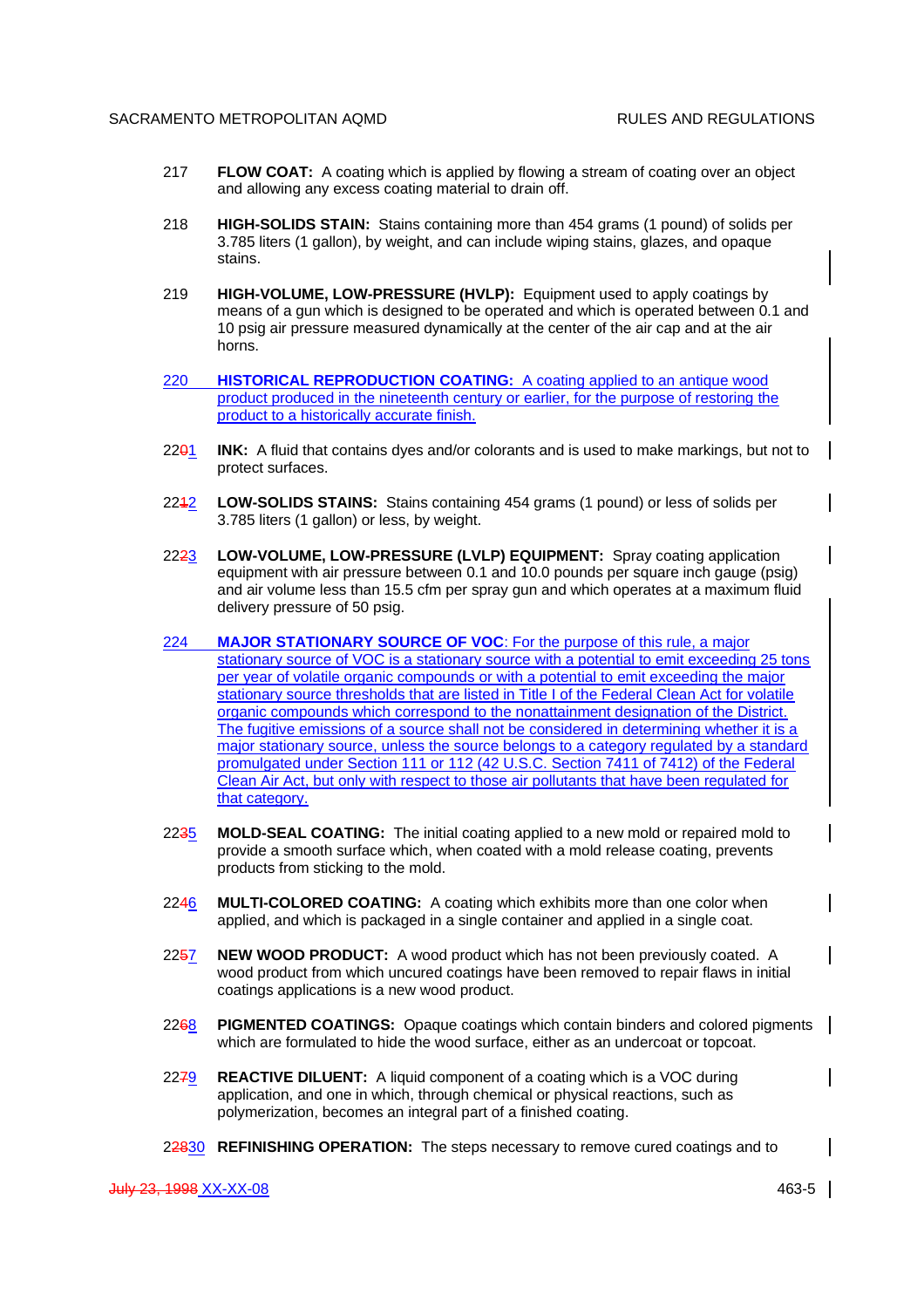repair, preserve, or restore a wood product.

- 22931 **REPAIR COATING:** A coating used to recoat portions of a product which has sustained mechanical damage to the coating following normal coating operations.
- 2302 **ROLL COATER:** A series of mechanical rollers that forms a thin coating film on the surface of the roller, which is applied to a substrate by moving the substrate underneath the roller.
- 2343 **SEALER:** A coating, containing binders, which seals the wood prior to application of subsequent coatings.
- 2324 **STENCIL COATING:** An ink or a pigmented coating which is rolled or brushed onto a template or stamp in order to add identifying letters and/or numbers to wood products.
- 2335 **STRIPPER:** A liquid used to remove cured coatings, cured inks, and/or cured adhesives.
- 2346 **SURFACE PREPARATION MATERIAL:** A VOC-containing material applied to the surface of any wood product, prior to the application of coatings, to clean the wood product or to promote the adhesion of subsequent coatings.
- 2357 **TONER:** A wash coat which contains binders and dyes or pigments to add tint to a coated surface.
- 2368 **TOUCH-UP COATING:** A coating used to cover minor coating imperfections appearing after the main coating operation.
- 2379 **VOLATILE ORGANIC COMPOUND (VOC):** For the purposes of this rule, "volatile organic compound" has the same meaning as in Rule 101- GENERAL PROVISIONS AND DEFINITIONS.
- 23840 **VOLATILE ORGANIC COMPOUND COMPOSITE PARTIAL VAPOR PRESSURE:** The sum of the partial pressures of compounds defined as VOCs.
- 23941 **WASH COAT:** A coating that is used to seal wood surfaces, preventing undesired staining, and control penetration. For the purpose of this rule, washcoats shall be considered low-solids coatings and shall contain less than 454 grams (1 pound) of solids per 3.785 liters (1 gallon), by weight. Wash coats with greater than 454 grams (1 pound) of solids per 3.785 liters (1 gallon), by weight, shall be considered sealers.
- 2402 **WOOD PANEL:** Any piece of wood, or wood composition, which is solid or laminated, and which is larger than 10 square feet in size, and which is not subsequently cut into smaller pieces.
- 2413 **WOOD PRODUCTS:** Surface-coated products which include cabinets (kitchen, bath, and vanity), tables, chairs, beds, sofas, shutters, art objects, and any other coated objects made of solid wood, and/or wood composition.
- 2424 **WOOD PRODUCT COATING APPLICATION OPERATIONS:** A combination of coating application steps which may include use of spray guns, flash-off areas, spray booths, ovens, conveyors, and/or other equipment operated for the purpose of applying coating materials.

# **300 STANDARDS**

301 **APPLICATION EQUIPMENT REQUIREMENTS:** On and after 7-1-97, a A person subject to the provisions of this rule shall not apply any wood product coating to any wood products, unless one of the following application methods is used: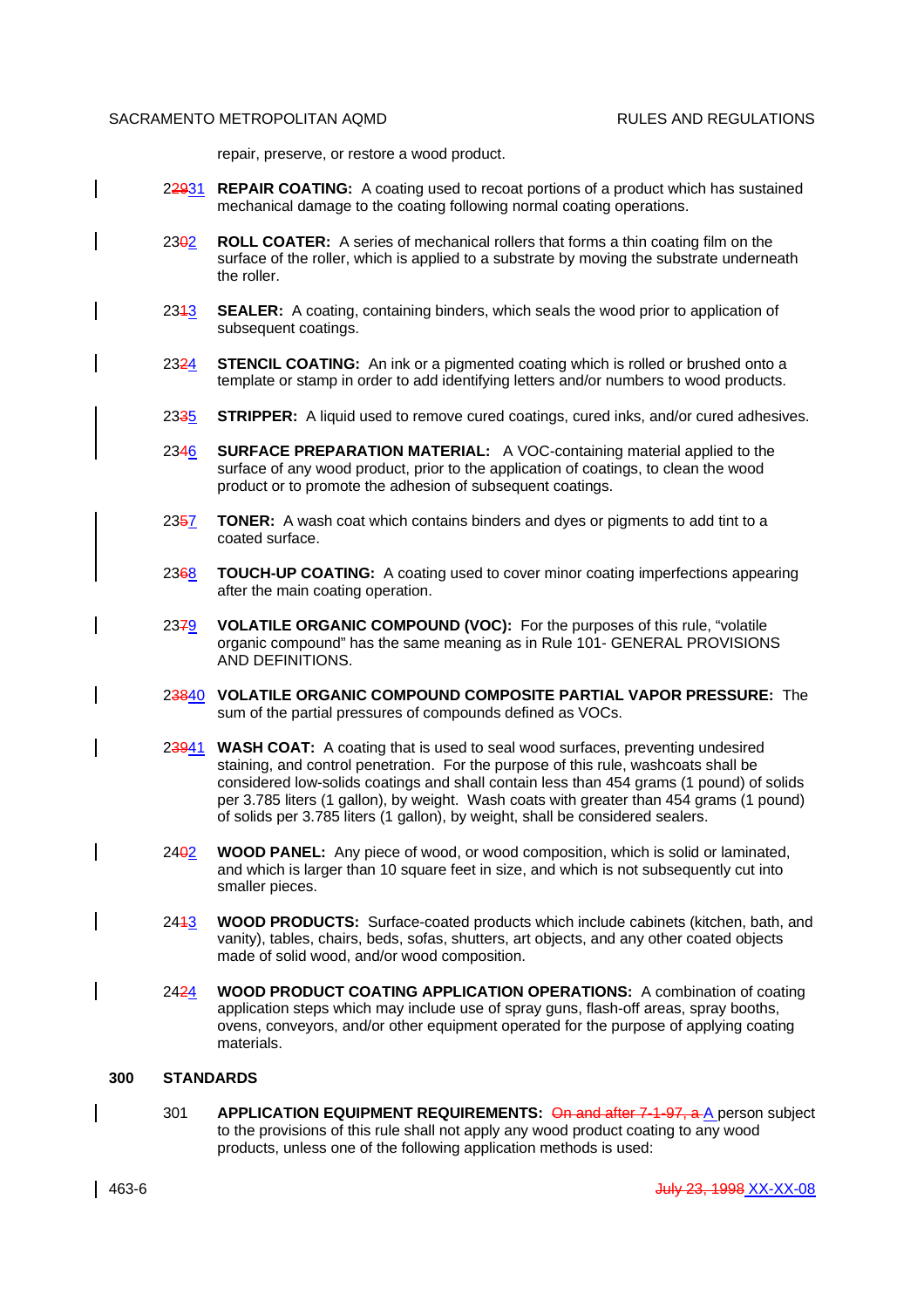- a. Electrostatic application equipment
- b. High Volume Low Pressure spray equipment
- c. Dip coat
- d. Flowcoat
- e. Hand application methods, such as brush or roller
- f. Roll coater
- g. Low Volume Low Pressure spray equipment
- h. Air assisted airless, for touch-up and repair only
- I. Any other equivalent method which has been approved in writing by the Air Pollution Control Officer and the U.S. Environmental Protection Agency
- 302 **VOC CONTENT OF COATINGS FOR NEW WOOD PRODUCTS:** Except as provided in Sections 110, 305, and 306 no person shall apply any coating, to a new wood product, which has a volatile organic compound (VOC) content as applied exceeding the applicable limits specified below. The VOC content of coatings, except low-solid stains, toners, and washcoats, shall be determined in accordance with Sections 403 and 503.1. The VOC content of low-solid stains, toners and washcoats shall be determined in accordance with Sections 404 and 503.1.
	- 302.1 If emission averaging is not used to achieve compliance with this section, VOC limits expressed in grams per liter shall be used.
	- 302.2 If emission averaging is used to achieve compliance with this section, VOC limits expressed in pounds of VOC per pound of solids shall be used-, except for lowsolids stains, toners, and washcoats for which VOC limits expressed in grams per liter shall be used.

| <b>COATING</b>                                                        | <b>VOC LIMITS</b><br>Grams Per Liter of Coating (lbs-VOC/lbs-<br>solids)<br>Less water and Less Exempt Compounds |                                                |  |
|-----------------------------------------------------------------------|------------------------------------------------------------------------------------------------------------------|------------------------------------------------|--|
|                                                                       | <b>On and After</b><br>7/1/97                                                                                    | <del>On and After</del><br><del>7/1/2005</del> |  |
| <b>Clear Topcoats</b>                                                 | <del>550 (1.37)</del>                                                                                            | 275 (0.35)                                     |  |
| Conversion Varnish (when used as a<br>combined sealer/topcoat system) | 550 (1.37)                                                                                                       | 550 (1.20)                                     |  |
| Filler                                                                | 500 (0.66)                                                                                                       | 275 (0.18)                                     |  |
| High-Solid Stain                                                      | <del>550 (1.23)</del>                                                                                            | 350 (0.42)                                     |  |
| <b>Inks</b>                                                           | 500 (0.96)                                                                                                       | 500 (0.96)                                     |  |
| <b>Mold-Seal Coating</b>                                              | <del>750 (4.20)</del>                                                                                            | 750 (4.20)                                     |  |
| <b>Multi-Colored Coating</b>                                          | <del>685 (2.60)</del>                                                                                            | 275 (0.33)                                     |  |
| <b>Pigmented Coating</b>                                              | 550 (1.10)                                                                                                       | 275 (0.25)                                     |  |
| Sealer                                                                | <del>550 (1.39)</del>                                                                                            | 275 (0.36)                                     |  |

| <b>COATING</b>                      | <b>VOC LIMITS</b><br>Grams Per Liter (Ibs/gal) of Coating Material<br>$($ lhe $\Lambda$ $($ O $\Lambda$ lhe $\Lambda$ enlide $)$<br><del>ino vooino somasi</del> |                                 |  |
|-------------------------------------|------------------------------------------------------------------------------------------------------------------------------------------------------------------|---------------------------------|--|
|                                     | <b>On and After</b><br>7/1/97                                                                                                                                    | <b>On and After</b><br>7/1/2005 |  |
| Low-Solid Stains, Toners, Washcoats | 480 (4.00)                                                                                                                                                       | 120 (1.00)                      |  |

302.3 Notwithstanding the VOC limits specified in this section, a person may apply a sealer with a VOC content not exceeding 680 grams/liter, provided that the topcoat used on the same wood product does not exceed 275 grams/liter.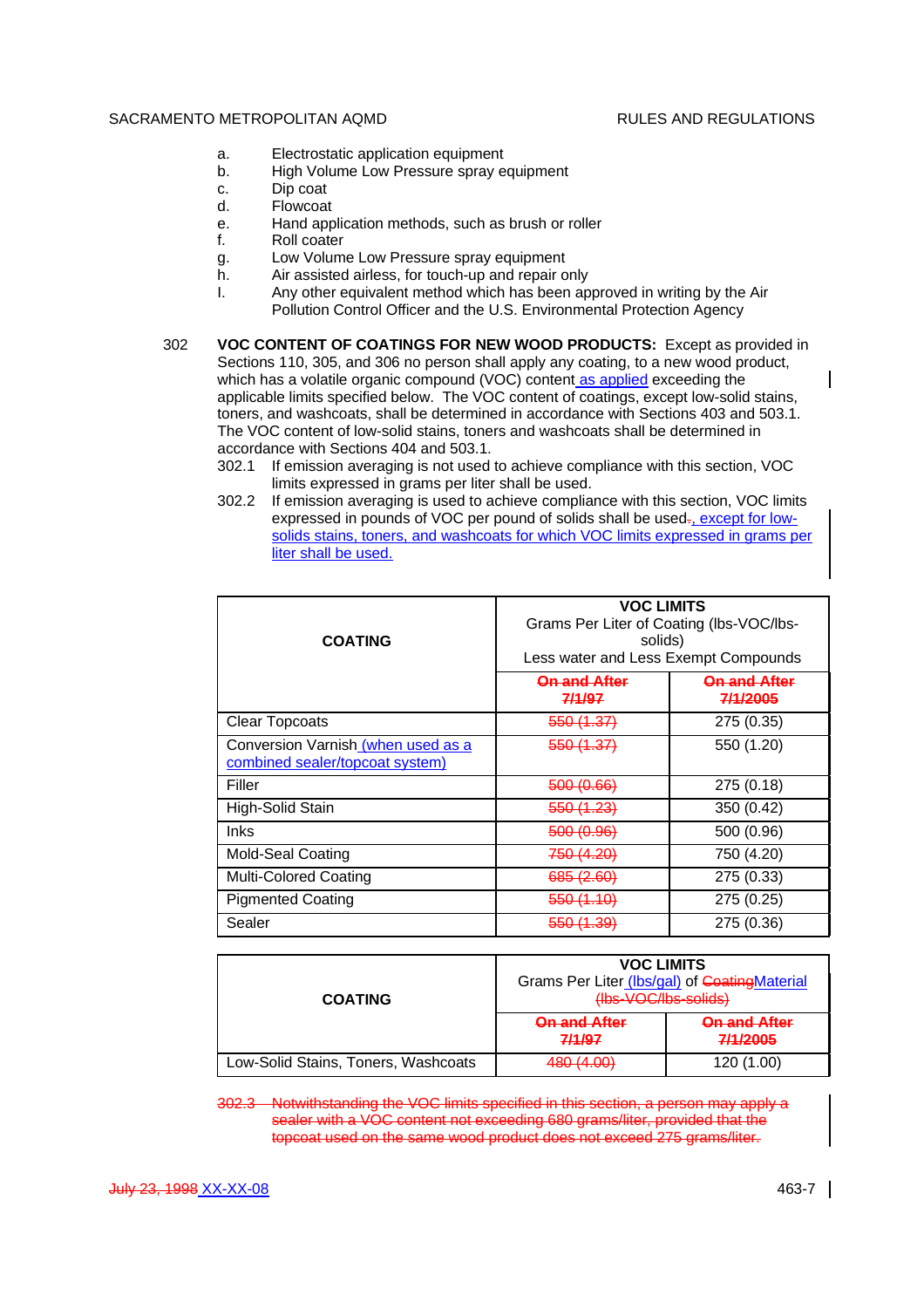- 303 **VOC CONTENT OF COATINGS FOR REFINISHING, REPAIRING, PRESERVING, OR RESTORING WOOD PRODUCTS:** Except as provided in Sections 110, 305, and 306 no person shall apply any coating, to refinish, repair, preserve, or restore a wood product, which has a volatile organic compound (VOC) content exceeding the applicable limits specified below. The VOC content of coatings, except low-solid stains, toners, and washcoats, shall be determined in accordance with Sections 403 and 503.1. The VOC content of low-solid stains, toners and washcoats shall be determined in accordance with Sections 404 and 503.1.
	- 303.1 If emission averaging is not used to achieve compliance with this section, VOC limits expressed in grams per liter shall be used.
	- 303.2 If emission averaging is used to achieve compliance with this section, VOC limits expressed in pounds of VOC per pound of solids shall be used-, except for lowsolids stains, toners, and washcoats, for which VOC limits expressed in grams per liter shall be used.

| <b>COATING</b>               | <b>VOC LIMITS</b><br>Grams Per Liter of Coating<br>(lbs-VOC/lbs-solids)<br>Less water and Less Exempt Compounds<br><u>On and After 7/1</u> |
|------------------------------|--------------------------------------------------------------------------------------------------------------------------------------------|
| <b>Clear Topcoats</b>        | 680 (2.5)                                                                                                                                  |
| <b>Conversion Varnish</b>    | 550 $(0.1.20)$                                                                                                                             |
| Filler                       | 500 (0.96)                                                                                                                                 |
| High-Solid Stain             | 700 (2.57)                                                                                                                                 |
| <b>Inks</b>                  | 500 (0.96)                                                                                                                                 |
| <b>Mold-Seal Coating</b>     | 750 (4.20)                                                                                                                                 |
| <b>Multi-Colored Coating</b> | 680 (2.60)                                                                                                                                 |
| <b>Pigmented Coating</b>     | 600 (1.60)                                                                                                                                 |
| Sealer                       | 680 (2.5)                                                                                                                                  |

|                                     | <b>VOC LIMITS</b>                                   |
|-------------------------------------|-----------------------------------------------------|
|                                     | Grams Per Liter (Ibs/gal) of Coating Material       |
| <b>COATING</b>                      | $(1he_1)/O(1he_1)$<br><del>ino vooino suido</del> i |
|                                     | On and After 7/1/97                                 |
| Low-Solid Stains, Toners, Washcoats | 480 ( $0.764.00$ )                                  |

#### 304 **VOC CONTENT FOR STRIPPERS:** On and after 7/1/97, aA person shall not use a stripper on wood products unless:

- 304.1 it contains less than 350 grams of VOC per liter of material; or
- 304.2 the VOC composite partial vapor pressure is 2 mm Hg (0.04 psia) or less at  $20^{\circ}$ C  $(68^{\circ}F)$ , as calculated pursuant to Section 402.

# 305 **EMISSION CONTROL EQUIPMENT:**

305.1 As an alternative, a person may comply with the VOC limits specified in Sections 302, 303, and 304, by using an approved air pollution control system consisting of capture and control devices, which reduces VOC emissions from the application of wood products coatings or strippers by an equivalent or greater amount than the limits specified in Sections 302, 303, and 304, with the written approval of the Air Pollution Control Officer. The minimum required overall capture and control efficiency of an emission system at which an equivalent or greater level of VOC reduction will be achieved, shall be calculated by the following equation: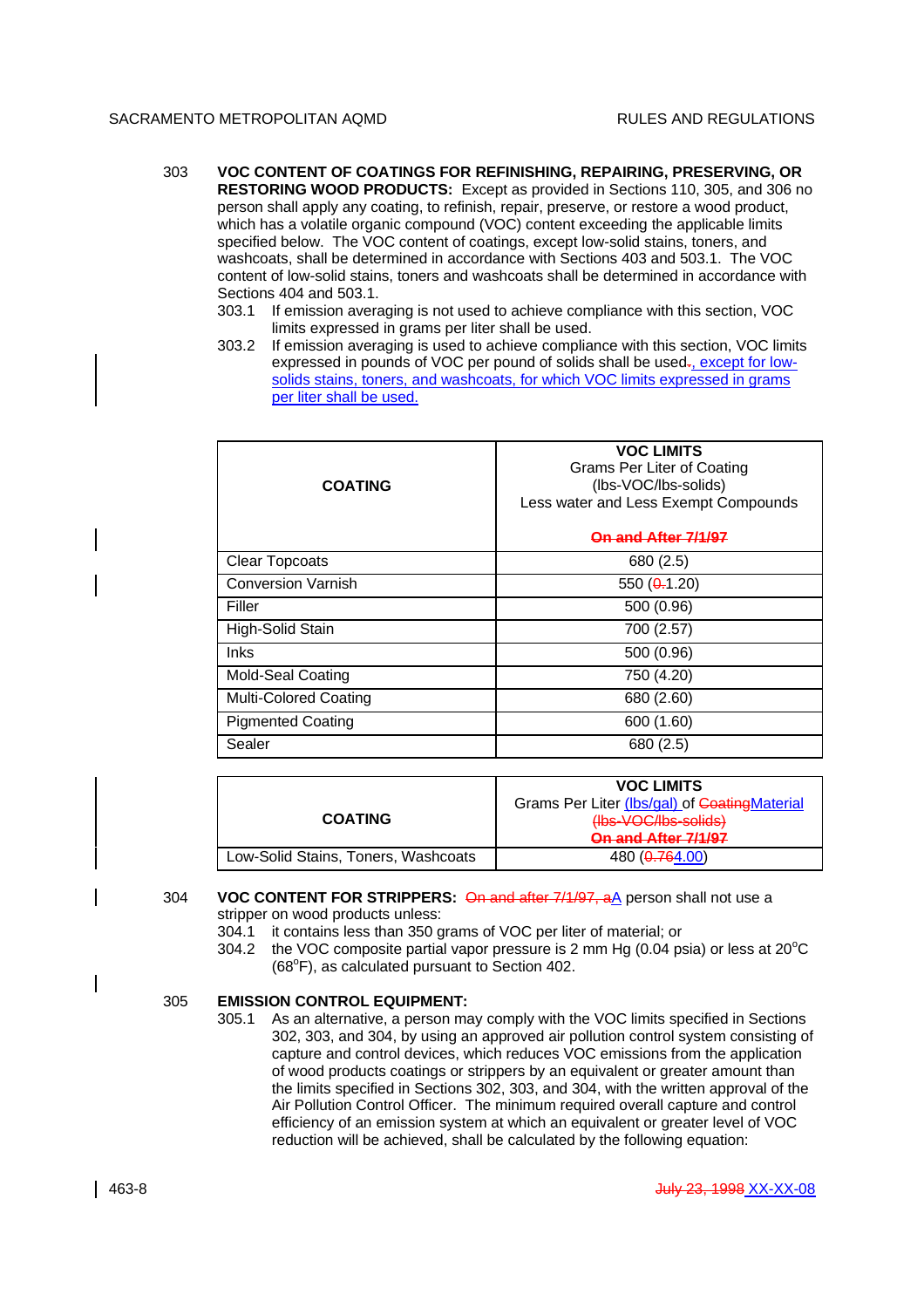$$
C.E. = 1 - \frac{VOC_{LWc}}{VOC_{LWnMax}} \times \frac{\left(1 - \frac{VOC_{WnMax}}{D_{nMax}}\right)}{\left(1 - \frac{VOC_{LWc}}{D_c}\right)} \times 100
$$

| Where: | C.E.<br>VOC <sub>LWC</sub> | $=$<br>$=$ | Overall Control Efficiency, percent.<br>VOC Limit of Rule 463, less water and less                                                                         |
|--------|----------------------------|------------|------------------------------------------------------------------------------------------------------------------------------------------------------------|
|        |                            |            | exempt compounds, pursuant to Sections 302,<br>303, and/or 304.                                                                                            |
|        | $VOC_{LWn, Max}$           |            | Maximum VOC content of non-compliant coating<br>used in conjunction with a control device, less<br>water and less exempt compounds.                        |
|        | $D_{n, \text{Max}}$        |            | Density of solvent, reducer, or thinner contained<br>in the non-compliant coating, containing the<br>maximum VOC content of the multicomponent<br>coating. |
|        | $D_c$                      |            | Density of corresponding solvent, reducer, or<br>thinner used in the compliant coating system $=$<br>880 g/L.                                              |

- 305.2 The capture system shall vent all drying oven exhaust to the control device and shall have one or more inlets for collection of fugitive emissions; and
- 305.3 During any period of operation of a thermal incinerator, combustion temperature shall be continuously monitored; and
- 305.4 During any period of operation of a catalytic incinerator, exhaust gas temperature shall be continuously monitored; and
- 305.5 Written approval for the use of such equipment is obtained from the Air Pollution Control Officer prior to installation or use of the equipment.

## 306 **EMISSIONS AVERAGING PROVISIONS:**

- 306.1 For historical reproduction coatings only, and not at a major stationary source of VOC, Aa person may comply with the provisions of Sections 302, 303, and 304 by using an averaging approach for all or a portion of the a maximum of 20 gallons per year of historical reproduction coatings used at the facility, provided that all requirements of this Section are met.
	- a. A person using the provisions of this Section for compliance shall demonstrate that emissions from the coatings being averaged, on a pounds of VOC per pounds of solids basis, on a rolling 30-day basis, are less than or equal to  $90$  percent of the allowable emissions, based on the following:

$$
0.9\sum_{i=1}^{n}VOC_i(U_i) \ge \sum_{i=1}^{n}ER_i(U_i) \sum_{i=1}^{n}VOC_i(U_i) \ge \sum_{i=1}^{n}ER_i(U_i)
$$

- Where:  $VOC_i$  = VOC content limit of coating "I" (grams of VOC per liter of material for low solids coatings and pounds of VOC per pound of solids for all other coatings, as required in Sections 302, 303, or 304).
	- $U_i$  = Usage of coating "I" (liters of material for low-solids coatings, and pounds of solids for all other coatings), and
	- $Er_i$  = Actual VOC content of coating "I", as applied (grams per liter for low-solids materials and pounds of VOC per pounds of solids for all other coatings).
- b. The 0.9 multiplier above is not applicable after July 1, 2005, or to facilities that are not subject to Rule 207 TITLE V - FEDERAL OPERATING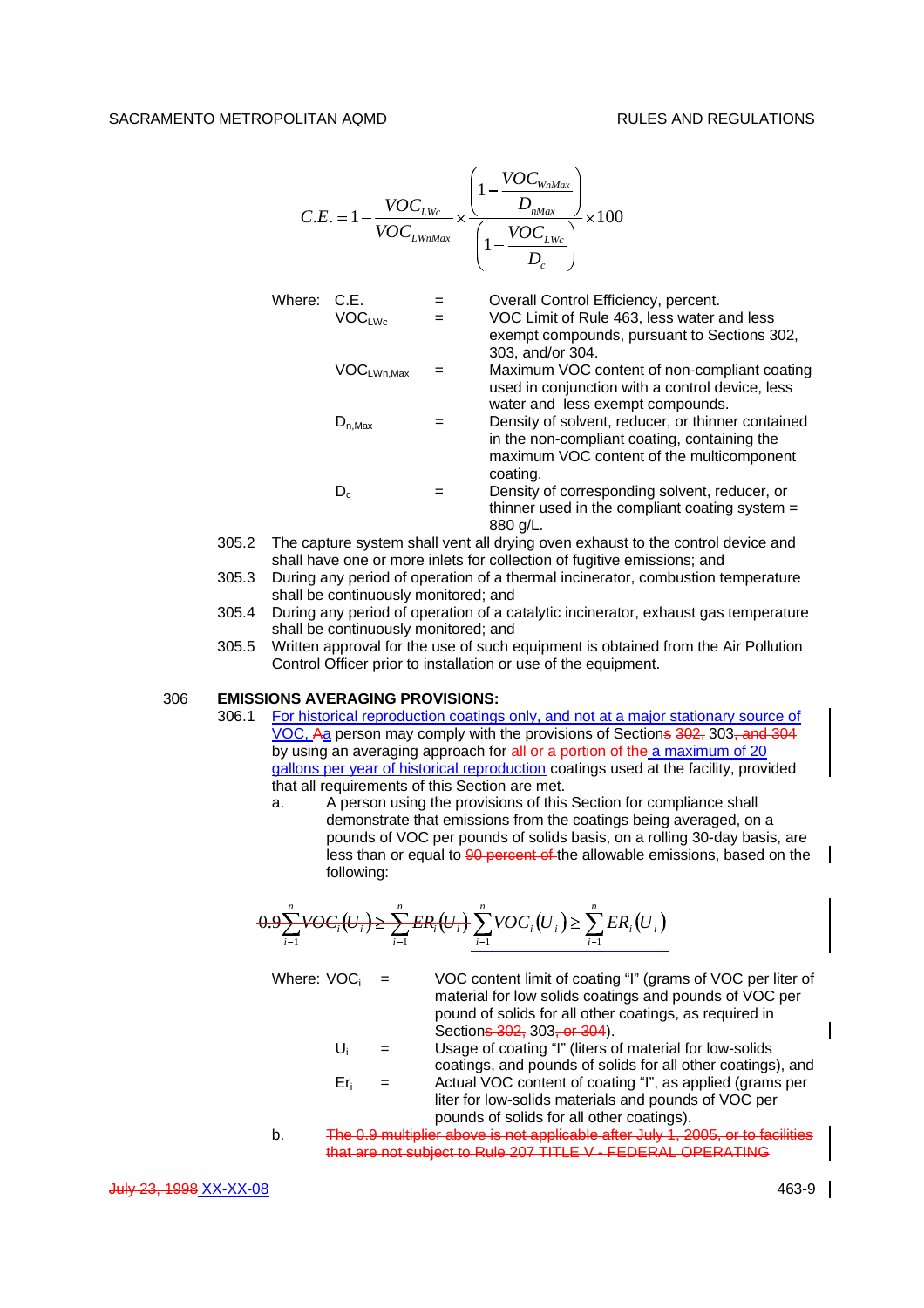PERMIT PROGRAM. Any wood product coating not included in the emissions averaging shall comply with the VOC limits in Sections 302, 303, or 304.

306.2 If a stationary source does not satisfy the demonstration requirement in Section 306.1(a) at any time during a rolling 30-day period, the stationary source has exceeded Section 306.1(a) on every day of the rolling 30-day period.

# 307 **EMISSIONS AVERAGING PLAN:**

- 307.1 A person wanting to use emissions averaging to achieve compliance with this rule shall submit an Emissions Averaging Plan ("Plan") for approval by the Air Pollution Control Officer. The Plan may not be implemented until it is approved, in writing, by the Air Pollution Control Officer. Submittal of a Plan does not provide an exemption from the requirements of this rule. The Plan must be resubmitted, for approval by the Air Pollution Control Officer on an annual basis. If the Plan is not approved, emissions averaging will not be permitted.
- 307.2 The Plan shall include, at a minimum:
	- a. A description of the wood product coatings to be included in the averaging program, and
	- b. A description of the quantification and record keeping for coating usage, coating VOC and solids content, VOC emissions, and calculations to show compliance with Section 306.

## 308 **REQUIREMENTS FOR SURFACE PREPARATION AND CLEANUP MATERIALS:** Any person subject to this rule shall comply with the following requirements:

- 308.1 Until (one year after date of adoption), Sspray gun nozzles only, may be soaked in solvent-based materials for cleaning, provided the container (not to exceed five (5) gallons in size) is kept tightly covered at all times except when accessing the container.
- 308.2 Effective 7-1-97, eClosed containers shall be used for the disposal of cloth or paper used for surface preparation, cleanup, and coating removal.
- 308.3 Effective 7-1-97, VOC-containing materials shall be stored in containers, which are closed when not in use, and shall be disposed of in a manner that the VOC are not emitted into the atmosphere.
- 308.4 Effective 7-1-97, aUntil (one year after date of adoption), a person shall not use solvent-based VOC-containing materials for the cleanup of spray equipment used in wood products coating application operations, unless the spray equipment is disassembled and cleaned in an enclosed gun cleaner.
- 308.5 Effective 7-1-97, Prior to (one year after date of adoption), a person shall not perform surface preparation or cleanup with a material containing VOC in excess of 200 grams per liter (1.67 pounds per gallon).
- 308.6 Effective (one year after date of adoption), a person shall not perform surface preparation or cleanup with a material containing VOC in excess of 25 grams per liter (0.21 pounds per gallon).

# **400 ADMINISTRATIVE REQUIREMENTS**

401 **LABELING REQUIREMENTS: VOC CONTENT:** Each container of any coating, surface preparation material, or cleanup material, or stripper manufactured after 7-1-97 shall display its maximum VOC content of the coating, as applied, and after any thinning as recommended by the manufacturer, or shall have this information provided in a product data sheet supplied with the container. VOC content shall be displayed as grams of VOC per liter of coating (less water and less exempt solvent, and excluding any colorant added to tint bases), surface preparation and cleanup material, or stripper. VOC content displayed may be calculated using product formulation data, or may be determined using the test method in Section 503.1. Alternatively, containers for strippers subject to the provisions of Section 304 may display only the partial vapor pressure.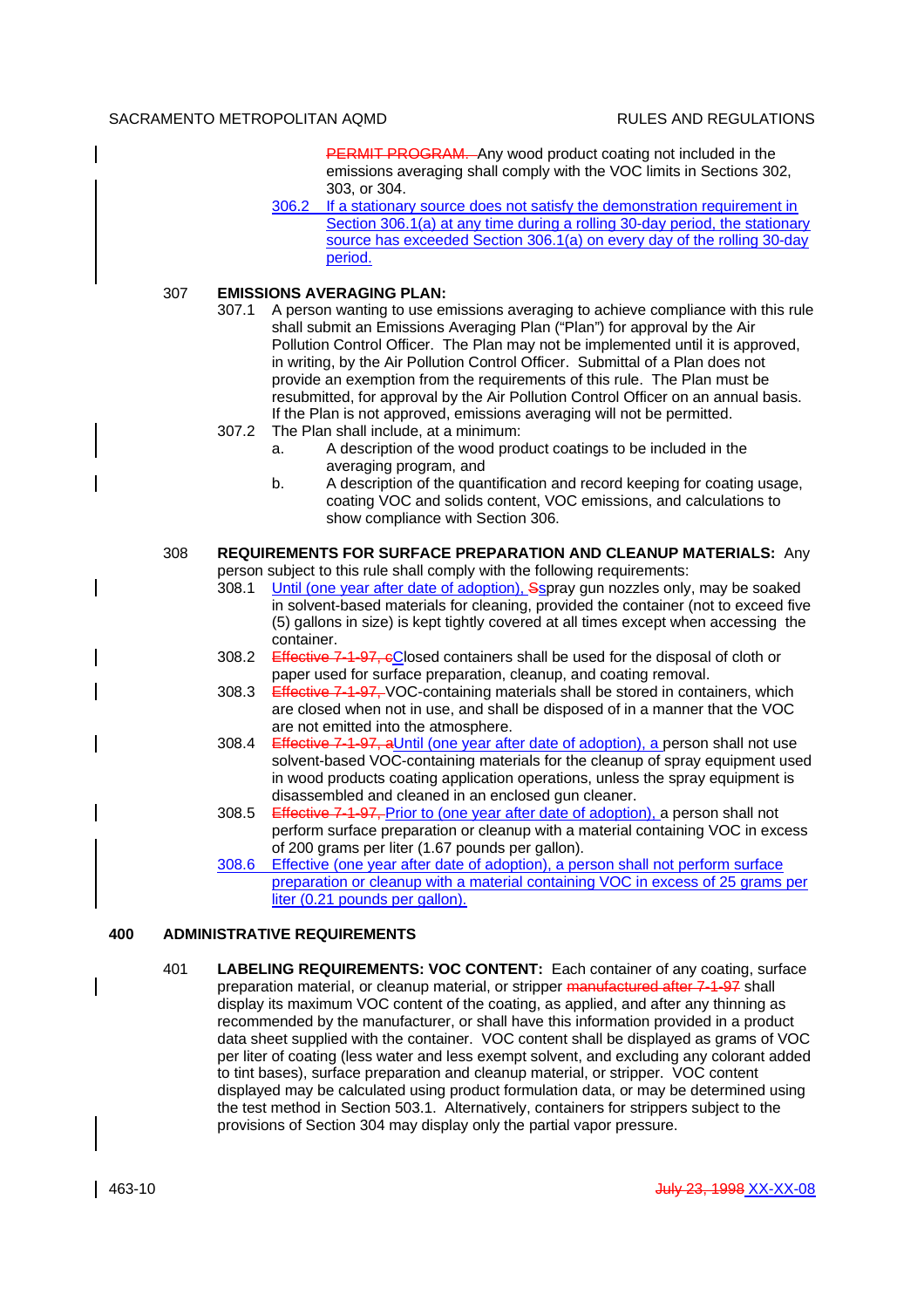402 **CALCULATION FOR DETERMINING VOLATILE ORGANIC COMPOUND COMPOSITE PARTIAL VAPOR PRESSURE**. VOC composite partial vapor pressure for Determination of compliance with Section 304 shall be calculated by the following equation:

$$
PP_c = \frac{\sum_{i=1}^{n} (W_i)(VP_i)/MW_i}{\frac{W_w}{MW_w} + \frac{W_e}{MW_v} + \sum_{i=1}^{n} \frac{W_i}{MW_i}}
$$

| Where: Pp <sub>c</sub> |                 | $=$ | VOC composite partial pressure at 20°C, in mm Hg.                                      |
|------------------------|-----------------|-----|----------------------------------------------------------------------------------------|
|                        | Wi              | $=$ | Weight of the "I" <sub>th</sub> VOC compound, in grams.                                |
|                        | $W_{w}$         | $=$ | Weight of water, in grams.                                                             |
|                        | $W_{\rm e}$     | $=$ | Weight of exempt compounds, in grams.                                                  |
|                        | Mw <sub>i</sub> | $=$ | Molecular weight of the "I" $_{\text{th}}$ VOC compound, in (g/g-<br>mole).            |
|                        | $Mw_w$          |     | Molecular weight of water, in (g/g-mole).                                              |
|                        | $Mw_{e}$        | $=$ | Molecular weight of exempt compound, in (g/g-mole).                                    |
|                        | Vp <sub>i</sub> |     | Vapor pressure of the "I" $_{\text{th}}$ VOC compound at 20 $^{\circ}$ C, in<br>mm Hg. |

403 **CALCULATION FOR DETERMINING WEIGHT OF VOC PER VOLUME OF COATING, LESS WATER AND LESS EXEMPT COMPOUNDS**: The weight of VOC per combined volume of VOC and coating solids shall be calculated by the following equation:

$$
G_1 = \frac{W_v - W_w - W_{ec}}{V_m - V_w - V_{ec}}
$$

| Where: G1                  | $=$ | Weight of VOC per volume of coating, less water and |
|----------------------------|-----|-----------------------------------------------------|
|                            |     | less exempt compounds.                              |
| $W_{\nu}$                  |     | Weight of volatile compounds, in grams.             |
| $W_w$                      |     | Weight of water, in grams.                          |
| $W_{\text{ec}}$            |     | Weight of exempt compounds, in grams.               |
| $\mathsf{V}_{\mathsf{m}}$  | $=$ | Volume of coating material, in liters.              |
| V <sub>w</sub>             | $=$ | Volume of water, in liters.                         |
| $\mathsf{V}_{\mathsf{ec}}$ | $=$ | Volume of exempt compounds, in liters.              |
|                            |     |                                                     |

404 **CALCULATION FOR DETERMINATION OF VOC CONTENT PER VOLUME OF MATERIAL:** The volume of material is defined as the volume of the original material, plus any VOC-containing material added to the original material. The original material is the material before any VOC-containing material such as solvent is added for purposes of mixing or thinning. The VOC content shall exclude any colorant added to a tintbase. The weight of VOC per total volume of material shall be calculated by the following equation:

$$
\frac{(W_v - W_w - W_{ec})}{V_m}
$$

| Where: W <sub>v</sub> | $\mathbf{r} = \mathbf{r}$ | Weight of all volatile compounds.                   |
|-----------------------|---------------------------|-----------------------------------------------------|
| Ww                    | $=$                       | Weight of water.                                    |
| $W_{\text{ec}}$       | $=$                       | Weight of compounds listed as exempt in Section 215 |
| $V_m$                 | $\mathbf{r}$              | from the definition of VOC.<br>Volume of material.  |

# 405 **CALCULATION FOR DETERMINATION OF POUNDS OF VOC PER POUND OF SOLIDS:**

**July 23, 1998 XX-XX-08** 463-11 20 463-11 20 463-11 20 463-11 20 463-11 20 463-11 20 463-11 20 463-11 20 463-11 20 463-11 20 463-11 20 463-11 20 463-11 20 463-11 20 463-11 20 463-11 20 463-11 20 463-11 20 463-11 20 463-11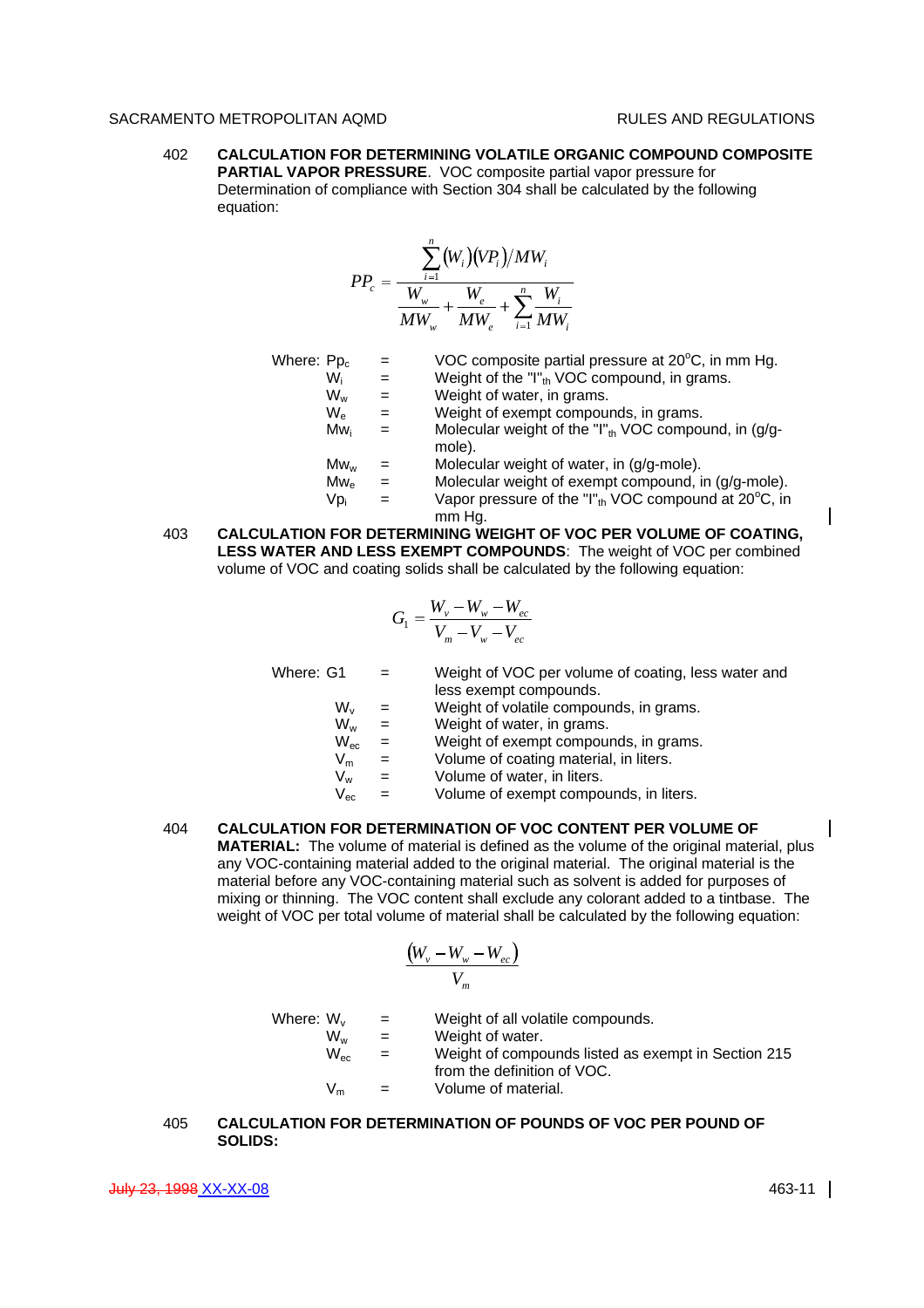405.1 Pounds of VOC per pound of solids is the weight of VOC per weight of coating solids within any given volume of coating, and can be calculated by the test method found in Section 503.2 and the following equation:

Pounds of VOC per Pound of Solids = 
$$
\frac{W_s - W_w - W_{es}}{W_r}
$$

Where:  $W_s$  = Weight of Volatile compounds in pounds<br>  $W_w$  = Weight of water in pounds  $W_w$  = Weight of water in pounds<br> $W_{\infty}$  = Weight of exempt compou  $W_{\text{es}}$  = Weight of exempt compounds in pounds<br>W. = Weight of coating solids in pounds  $=$  Weight of coating solids in pounds

405.2 For coatings that contain reactive diluents, the VOC content of the coating is determined after curing. The pounds of VOC per pound of coating solids shall be calculated by the test method found in Section 503.7 and the following equation:

Pounds of VOC per Pound of Solids = 
$$
\frac{W_s - W_w - W_{es}}{W_r}
$$

| Where: W。 |         | $\equiv$ $\equiv$ | Weight of Volatile compounds in pounds, emitted into the |
|-----------|---------|-------------------|----------------------------------------------------------|
|           |         |                   | atmosphere during curing                                 |
|           | $W_w =$ |                   | Weight of water in pounds, emitted into the atmosphere   |
|           |         |                   | during curing                                            |
|           | w       |                   | Weight of exempt compounds in pounds emitted into the    |

- W $_{\rm es}$   $\quad$  =  $\qquad$  Weight of exempt compounds in pounds, emitted into the atmosphere during curing
- $W_r$  = Weight of coating solids in pounds, prior to reaction
- 406 **OPERATION AND MAINTENANCE PLAN ("O&M Plan"):** Any person using an approved emission control device pursuant to Section 305 as a means of complying with this rule must submit, with the application for Authority to Construct, pursuant to Rule 201 - GENERAL PERMIT REQUIREMENTS, an O&M Plan for the emission control device to the Air Pollution Control Officer for approval. O&M Plans for emission control devices installed as of prior to the adoption of this rule, if not previously submitted, must be submitted by 7-1-97 and receive approval of the Air Pollution Control Officer. Each O&M Plan shall specify operation and maintenance procedures which will demonstrate continuous operation of the emission control device during periods of emissionsproducing operations. Each O&M Plan shall also specify which records must be kept to document these operations and maintenance procedures. These records shall comply with the requirements of Section 501. An O&M Plan shall be implemented upon approval of the Air Pollution Control Officer.
- 407 **FEASIBILITY AND TECHNOLOGY ASSESSMENT:** By 7-1-2003, the Air Pollution Control Officer shall assess the feasibility of the final VOC limits and whether new technology could provide additional emissions reductions to meet the District's Air Quality Management Plan objectives.

# **500 MONITORING AND RECORDS:**

501 **USAGE RECORDS:** In addition to any applicable record keeping requirements of either Rule 202 - NEW SOURCE REVIEW, Rule 207 - TITLE V - FEDERAL OPERATING PERMIT PROGRAM, and Rule 209 - LIMITING POTENTIAL TO EMIT, or any other District rule which may be applicable, persons subject to this rule shall maintain the following records in order to evaluate compliance:

501.1 a. A data sheet, material list, or invoice giving material name, manufacturer identification, material application, and VOC content; and

b. Any catalysts, reducers, or other components used, and the mix ratio; and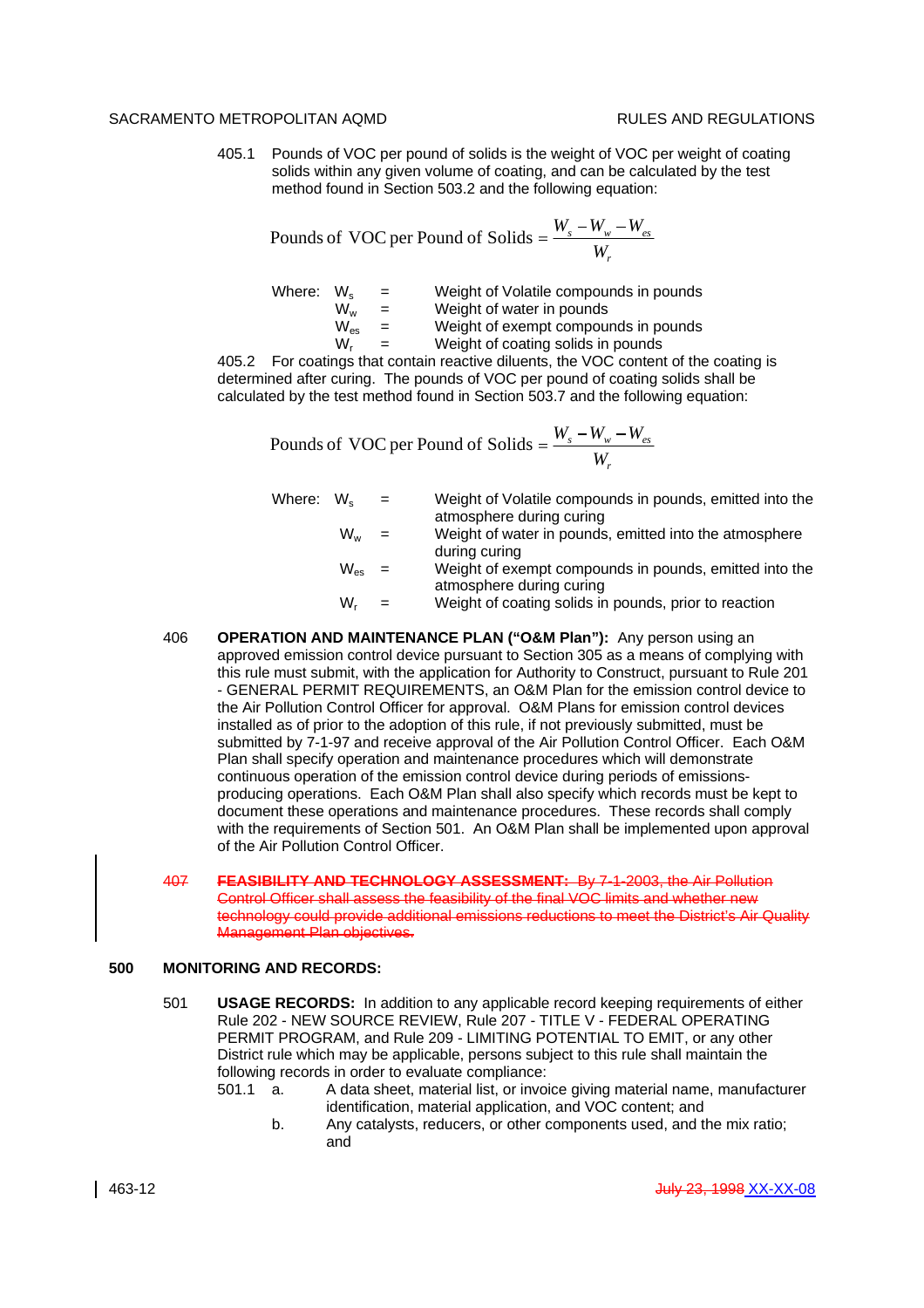$\mathsf{l}$ 

- c. the applicable VOC limit from Section 302 or 303, and the actual VOC content of the wood product coating as applied.
- 501.2 a. For persons using coatings or materials which comply with the VOC limits specified in Sections 302, 303, and 304, records shall be maintained on a monthly basis, showing the type and volume of coatings, strippers and surface preparation and cleanup materials used. Coating type shall be designated according to the coating categories as listed in Sections 302, 303, and 304.
	- b. For coatings used in emissions averaging pursuant to Section 306, daily records shall be maintained, showing the type and volume of coatings, strippers and surface preparation and cleanup materials used.
	- c. If at any time a person uses coatings or materials exceeding the VOC limits specified in Sections 302, 303, and 304, records shall be maintained on a daily basis showing the type and volume of materials used.
	- d. For persons using a collection and control system pursuant to Section 305, records shall be maintained on a daily basis, showing the type and volume of coatings and solvents used.
- 501.3 Any person using an emission control system pursuant to the provisions of Section 305, as a means of compliance with this rule, shall maintain daily records of key system operating and maintenance procedures which will demonstrate continuous operation and compliance of the emission control device during periods of emission-producing activities. Key system operating parameters are those necessary to ensure compliance with the requirements of Section 305.

# 502 **DURATION OF RECORDS:**

- a. Prior to (two years after date of adoption), Aall records required by this rule shall be maintained for at least three years, and shall be made available to the Air Pollution Control Officer upon request.
- b. Effective (two years after date of adoption), all records required by this rule shall be maintained for at least five years, and shall be made available to the Air Pollution Control Officer upon request.

#### 503 **TEST METHODS**

- 503.1 **DETERMINATION OF VOC CONTENT:** VOC content of wood product coatings, strippers, and surface preparation and cleanup materials, subject to this rule, shall be determined in accordance with EPA Method 24 and Section 403 or 404 of this rule, as applicable.
- 503.2 **DETERMINATION OF COMPOSITION OF VOC:** The composition of VOC shall be as specified on the manufacturer's label or data sheet, or as determined by ASTM Method E-260-96(2006), General Gas ChromatographStandard Practice for Packed Column Gas Chromatography.
- 503.3 **DETERMINATION OF COMPOUNDS EXEMPT FROM VOC DEFINITION:** Compounds exempted from VOC definition, as listed in Section 215 of this rule, shall be determined in accordance with ASTM D-4457-8502 (2008), or-ARB Method 432. If any of the perfluorocarbons or volatile cyclic and linear methyl siloxanes are being claimed as exempt compounds, the person making the claim must state in advance which compounds are present, and the EPA-approved test method used to make the determination of these compounds.
- 503.4 **DETERMINATION OF CAPTURE EFFICIENCY:** Efficiency of the system shall be determined in accordance with EPA "Guidelines for Determining Capture Efficiency, January 9, 1995". Individual collection efficiency test runs subject to the U.S. EPA technical guidelines shall be determined by: Collection efficiency shall be determined in accordance with the U.S. EPA technical guideline document, "Guidelines for Determining Capture Efficiency," dated January 9, 1995. Individual capture efficiency test runs subject to U.S. EPA